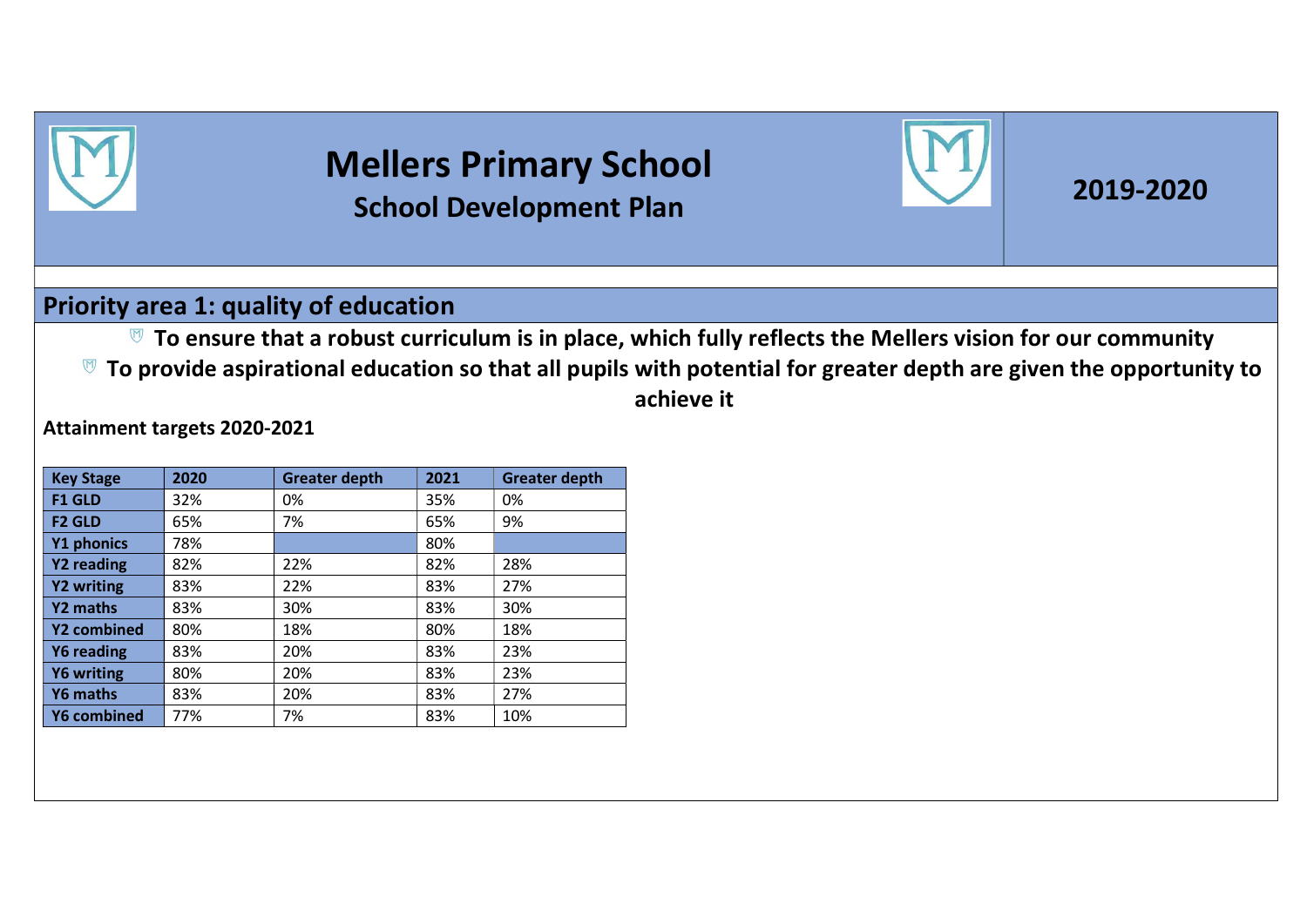| <b>Objective</b>                                     | <b>Specific Actions</b>                                                                                                                                                                                                                                                                                                                                                                                                                                                                                         | <b>Timeline</b>                                                                                     | Lead<br>staff                                | Impact                                                                                                                                                                                                                                        | <b>Monitoring/Evaluation</b>                                                                                       | <b>Cost</b>                                                                 |
|------------------------------------------------------|-----------------------------------------------------------------------------------------------------------------------------------------------------------------------------------------------------------------------------------------------------------------------------------------------------------------------------------------------------------------------------------------------------------------------------------------------------------------------------------------------------------------|-----------------------------------------------------------------------------------------------------|----------------------------------------------|-----------------------------------------------------------------------------------------------------------------------------------------------------------------------------------------------------------------------------------------------|--------------------------------------------------------------------------------------------------------------------|-----------------------------------------------------------------------------|
| To establish a<br>Mellers curriculum                 | <sup>₩</sup> INSET and twilights<br>$\overline{v}$ Teacher research groups focus on history -<br>lesson study, leading to a written case study<br>Develop a long term, progressive curriculum, for<br>history and science<br>Reading of 'Rosenshine's Principles in Action'<br>Support for middle leaders to develop a<br>curriculum vision for their subject<br><sup>₩</sup> Subject leaders to begin their subject long term<br>plan                                                                          | 20.9.19,<br>16.10.19<br>27.11.19<br>15.1.20<br>4.3.20<br>July 20                                    | Lorna D,<br>Laura,<br>Amanda,<br>Joy, Lauren | A curriculum reflecting the<br>needs and strengths of the<br>school will be established for<br>history and science. Leaders<br>will be clear on their<br>curriculum intent. Research<br>is used to influence decision<br>making and practice. | Work scrutiny,<br>monitoring of<br>planning<br>Governors'<br>committees<br>ឃ<br>Appraisal                          | No cost<br><b>NST</b> funded<br>the INSET                                   |
| To develop teachers'<br>pedagogical<br>understanding | Deepen understanding of how children learn -<br>cognitive load and long term memory retrival<br>Focused twilights, staff meetings and<br>ভ<br>professional development on curriculum vision<br>and design<br>Teacher research groups focus on teaching<br><b>D</b><br>history - lesson study, leading to a written case<br>study<br>Apply the model of indepth research into history<br>ভ<br>subject knowledge to other curriculum areas<br>Rosenshine's Principles in Action underpin<br>teaching and learning | 20.9.19,<br>16.10.19<br>27.11.19<br>15.1.20<br>4.3.20<br>Summer<br>term weekly<br>staff<br>meetings | Laura, Lorna<br>D, Joy                       | All staff have a robust<br>understanding of the<br>cognitive science of<br>curricula.                                                                                                                                                         | The curriculum<br>ឃ<br>Lesson<br>observation<br>Work scrutiny<br>ឃ<br>Appraisal                                    | Purchase of<br>books for<br>each<br>member of<br>staff £10 x<br>$20 = £200$ |
| To develop teachers'<br>subject knowledge            | Focused twilights, staff meetings and<br>professional development on history and<br>science subject knowledge<br>Teacher research groups focus on teaching<br>ভ<br>history - lesson study, leading to a written case<br>study<br>Rosenshine's Principles in Action underpin the<br>⋓<br>planning of teaching and learning<br>ভ<br>Purple mash training                                                                                                                                                          | 16.10.19<br>27.11.19<br>15.1.20<br>Summer<br>term weekly<br>staff<br>meetings<br>20.11.19           | Lorna D,<br>Amanda,<br>Lauren, Jo            | All staff are confident that<br>their subject knowledge is<br>good and enables them to<br>teach 'the hinterland' and<br>'the core' confidently                                                                                                | Triangulation of<br>evidence - data,<br>children's books<br>and observations<br>Shared planning<br>and evaluations | £300 Purple<br>Mash                                                         |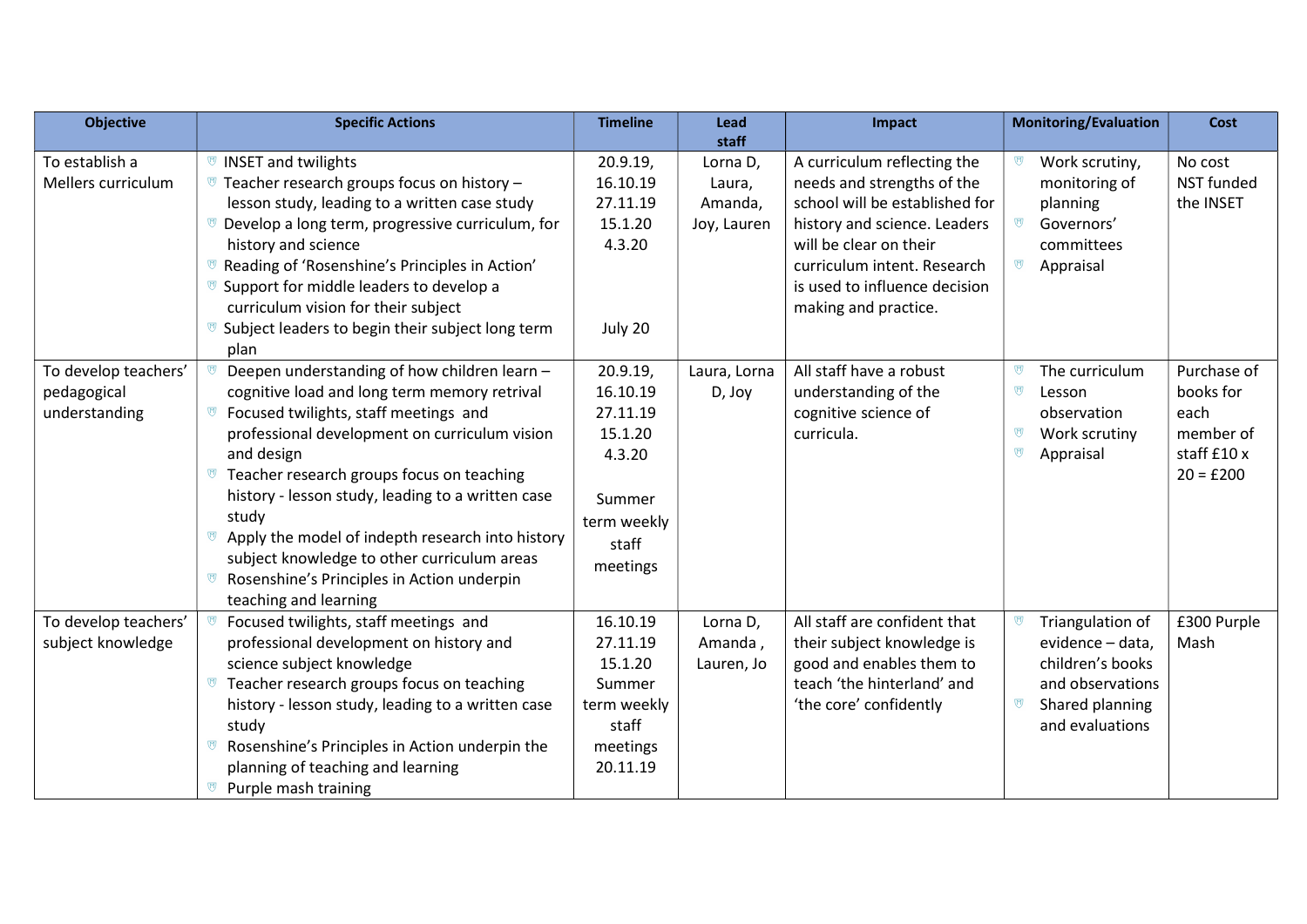| To develop pupils'    | © OU reading project                                | Oct 19        | Joy           | Reading and oracy supports    | Reading data,               | No cost |
|-----------------------|-----------------------------------------------------|---------------|---------------|-------------------------------|-----------------------------|---------|
| oracy skills          | Voice 21 project                                    |               |               | the Mellers' curriculum.      | lesson                      |         |
|                       | Cascade training from both projects to all staff at | Oct 19 and    |               | Improved oracy skills and     | observations,               |         |
|                       | twilights                                           | April 20      |               | reading attainment across     | feedback from               |         |
|                       |                                                     |               |               | school                        | pupils                      |         |
| To ensure that all    | Shared understanding of the language level          | Pupil         | Aurelie, Aly, | EAL children are accessing    | Progress and                | No cost |
| children identified   | assessments from baseline                           | progress      | Laura, Lorna  | support at all levels of      | attainment data             |         |
| as having English as  | Accurate targetting and intervention of children    | $meetings -$  |               | langauge acquistion, in order | <b>EAL tracking</b>         |         |
| an additional         | Interventions used to allow new beginners to        | end of each   |               | to access learning. The       | <sup>™</sup> Pupil progress |         |
| language make         | English to access the class provision               | term          |               | correct strategies and        | meetings notes              |         |
| accelerated progress  | Target intervention for pupils assessed at B -      |               |               | intervention are used to      | and monitoring              |         |
| in English            | early acquistion and C - developing competence      |               |               | make accelerated progress.    | <b><i>™</i></b> Lesson      |         |
|                       | Develop bank of strategies for teacher to use in    |               |               |                               | observations                |         |
|                       | class for children with B and C assessment          |               |               |                               |                             |         |
|                       | Develop a progression in maths vocabulary<br>ভ      |               |               |                               |                             |         |
| To ensure that        | Identify children with potential for greater        | 16.10.19      | Laura, Lorna  | Accurate assessments of       | Data<br>ឃ                   | No cost |
| children either       | depth / exceeding                                   | 27.11.19      | and Joy       | children working at greater   | Monitoring of               |         |
| working at greater    | Aspirational target setting in reading, writing     | 15.1.20       |               | depth. Increased number of    | children's work             |         |
| depth (exceeding in   | and maths                                           | 8.1.20        |               | children reach higher results | and planning                |         |
| EYFS) or with         | Deepen understanding of how children learn -        | 22.1.20       |               | in reading, writing and       | Learning walks              |         |
| potential for greater | cognitive load and long term memory retrival        | Spring term   |               | maths.                        | focused on                  |         |
| depth are             | Develop staff understanding of greater depth /<br>ឃ | external      |               |                               | provision                   |         |
| confidently assessed  | exceeding learning behaviours and assessment        | moderation    |               |                               | ឃ<br>Lesson                 |         |
|                       | criteria                                            | Termly        |               |                               | observations                |         |
|                       | Planned provision for deeper understanding,<br>ভ    | internal      |               |                               | Feedback from               |         |
|                       | fluency and knowledge retrival - reading,           | moderation    |               |                               | moderation                  |         |
|                       | maths, science and history                          |               |               |                               |                             |         |
|                       | Key stage meetings/moderation with maths and        |               |               |                               |                             |         |
|                       | English lead                                        |               |               |                               |                             |         |
|                       | Inter school moderation<br>ভ                        |               |               |                               |                             |         |
| To ensure that        | Talent spotting staff meeting<br>ভ                  | <b>Jan 20</b> | All teachers  | Love of learning and          | Conversations               | No cost |
| Mellers has a culture |                                                     |               | and TAs       | progress are a secure part of | with all pupils             |         |
|                       |                                                     |               |               | the Mellers culture           | and able pupils             |         |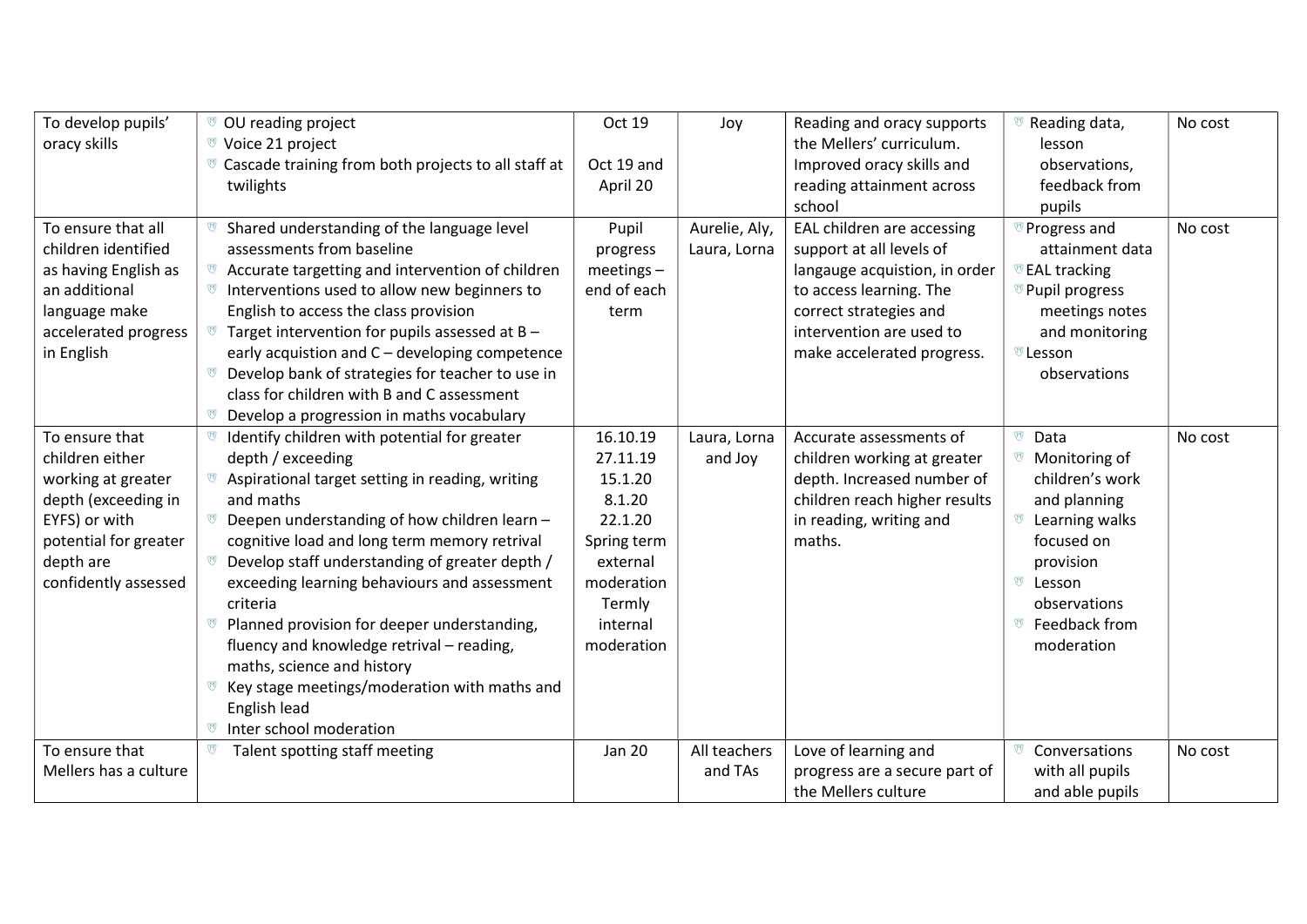| in which it's cool to | Subject leaders and class teachers speak to<br>ভ      |               |               |                                |                            |               |
|-----------------------|-------------------------------------------------------|---------------|---------------|--------------------------------|----------------------------|---------------|
| be clever             | parents and pupils about out of school                |               |               |                                |                            |               |
|                       | opportunities                                         |               |               |                                |                            |               |
| To further develop    | Establish clubs at school for talented pupils<br>U    | <b>Nov 20</b> | Joe N         | Talented pupils are            | Track numbers of           | No cost       |
| signposting for       | Further develop links with music, athletics,<br>ឃ     |               | Henry W       | attending after school and     | pupils attending           |               |
| excellence            | football, art groups, Carlton TV workshop             |               | Lila B        | out of school clubs            | these clubs                |               |
|                       |                                                       |               | Lorna D       |                                |                            |               |
| To increase and       | Headteacher's pupil book club<br>ভ                    | Oct 19        | Amanda        | An increased number of         | data<br>ឃ                  | £200 book     |
| further develop a     | ভ<br>Book club for boys                               | <b>Nov 19</b> | Joy           | children are reading for       |                            | purchase      |
| love of reading and   | OU Reading for Pleasure project<br>U                  | Feb 20        |               | pleasure                       |                            |               |
| varied reading diet   | Twilight for all staff<br>ভ                           |               |               |                                |                            |               |
| To increase the GLD   | Identify children with potential for greater<br>U     | 16.10.19      | Lorna, Laura, | Greater numbers of early       | <sup>₩</sup> Data          | No cost       |
| in F2 and the         | depth / exceeding                                     | 27.11.19      | Kiran,        | years pupils are identified as | Monitoring of              |               |
| number of children    | Aspirational target setting in prime areas<br>ឃ       | 15.1.20       | Emma,         | having potential. Overall      | tapestry,                  |               |
| achieving exceeding   | Deepen understanding of how children learn -          | 8.1.20        | Wendy         | good level of development      | children's work            |               |
| at the end of the     | cognitive load and long term memory retrival          | 22.1.20       |               | reaches target and is at/      | and planning               |               |
| year                  | Rosenshine's Principles in Action used as focus<br>ভ  | Spring term   |               | above national.                | Learning walks<br>ভ        |               |
|                       | for teaching and learning in early years              | external      |               |                                | focused on                 |               |
|                       | Pupil progress meetings highlight pupils with<br>ভ    | moderation    |               |                                | provision                  |               |
|                       | potential in different areas                          | Termly        |               |                                | <b><sup>₩</sup></b> Lesson |               |
|                       | Team planning considers challenge for able            | internal      |               |                                | observations               |               |
|                       | pupils                                                | moderation    |               |                                | <sup>₩</sup> Feedback from |               |
|                       | Internal and external moderation<br>ឃ                 |               |               |                                | moderation                 |               |
|                       | Ensure the boy/girl attainment gap closes and         |               |               | Boys' progress accelerates     | Gender GLD data<br>ឃ       |               |
|                       | that boys' attainment improves to match girls'        |               |               | and impacts on progress        |                            |               |
|                       | attainment                                            |               |               |                                |                            |               |
| To ensure that        | Identify disadvantaged pupils and audit current       | <b>Nov 19</b> |               | Progress data for              | $\nabla$ Data              | Potential     |
| disadvantaged         | provision                                             | Jan 20        |               | disadvantaged pupils, and      | Governing body<br>⋓        | staffing cost |
| pupils in early years | Establish list of early years disadvantaged boys<br>ឃ |               |               | disadvantaged boys,            | committee                  | <b>TBC</b>    |
| and KS1 make good     | with actions to impact progress                       |               |               | improves                       | meetings                   |               |
| or better progress    | Recruit a disadvantaged champion for early<br>U       |               |               |                                | <sup>₩</sup> DP reporting  |               |
|                       | years                                                 |               |               |                                |                            |               |
|                       | Structured conversations with parents                 |               |               |                                |                            |               |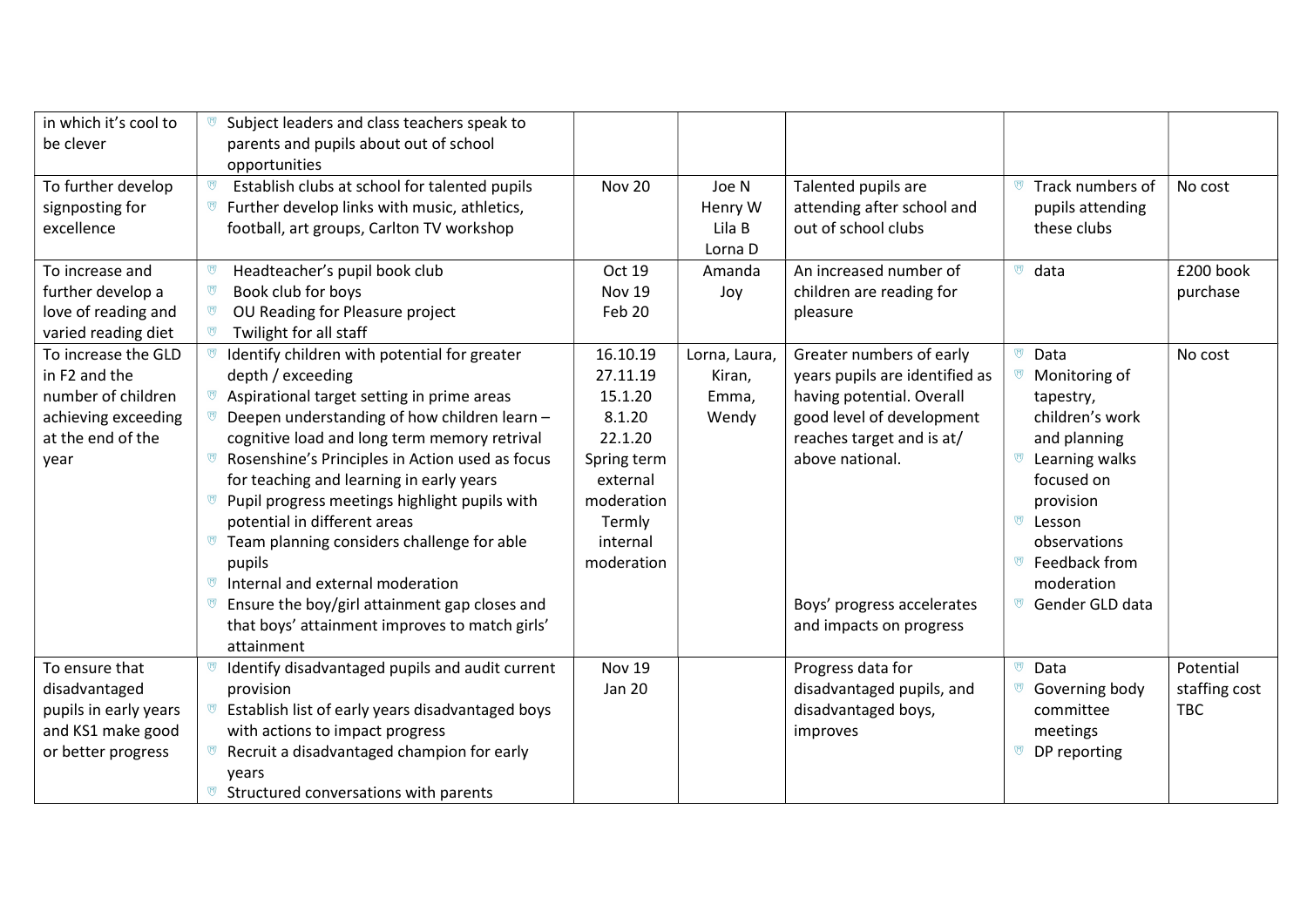## Priority area 2: behaviour and attitudes

### **To ensure that the Mellers culture remains positive, happy and respectful**

Attendance targets for 2020 and 2021

|                                          | 2020 | 2021  |
|------------------------------------------|------|-------|
| <b>Attendance</b>                        | 96%  | 96.5% |
| <b>Punctuality</b>                       | 99%  | 99.5% |
| Persistent absentees (number of children | 10%  | 8%    |
| with less than 90% attendance)           |      |       |

| <b>Objective</b>                                                                                                                                | <b>Specific Actions</b>                                                                                                                                                           | <b>Timeline</b>                                            | Lead<br>staff                                                | Impact                                                                                                               | <b>Monitoring/Evaluation</b>                                                              | Cost                                                          |
|-------------------------------------------------------------------------------------------------------------------------------------------------|-----------------------------------------------------------------------------------------------------------------------------------------------------------------------------------|------------------------------------------------------------|--------------------------------------------------------------|----------------------------------------------------------------------------------------------------------------------|-------------------------------------------------------------------------------------------|---------------------------------------------------------------|
| To ensure that the<br>Mellers community<br>remains free from<br>discrimination and<br>bullying                                                  | Pupil surveys<br>Training for all staff with Kidscape<br>Training for Y5 and Y6 with Kidscape<br>Kidscape parents' workshop<br>Anti-bullying week                                 | July 19<br>January 20                                      | Amanda<br>Shailey<br>Marjolein                               | An improved understanding<br>of bullying and a community<br>free from discrimination and<br>bullying.                | Staff and pupil<br>surveys                                                                | £1098<br>Kidscape<br>programme                                |
| To create a culture<br>in which all<br>community<br>members feel that<br>their emotional<br>health and wellbeing<br>is valued and a<br>priority | Staff workload review<br>Tamba Tuesdays and Wednesdays<br><b>ACEs training from Paula Nagel</b><br>Staff survey before and after                                                  | Throughout<br>the year<br>Oct 19<br>July 19 and<br>July 20 | Amanda<br>Laura<br>Lorna<br>Joy                              | Staff end of year surveys<br>shows that there has been a<br>significant shift in the areas<br>that needed developing | Staff survey                                                                              | £2000<br>Tamba Roy<br>programme<br>for the year               |
| To improve pupil<br>attendance                                                                                                                  | Monitoring using SIMS for categories of<br>absence, whole school percentage then<br>individual cases<br>Investigate patterns of absence, for persistent<br>and falling attenders. | Monthly<br>throughout<br>year                              | Laura Patel<br>Senga<br>Cannop<br>Michelle<br><b>Branley</b> | Rates of persistent<br>absenteeism reduce to<br>below 15%<br>Persistent absentees are<br>identified quickly          | Attendance data<br>School<br>attendance<br>record keeping.<br>Feedback to Head<br>teacher | Costs for<br>termly<br>rewards<br>£100 <sub>per</sub><br>term |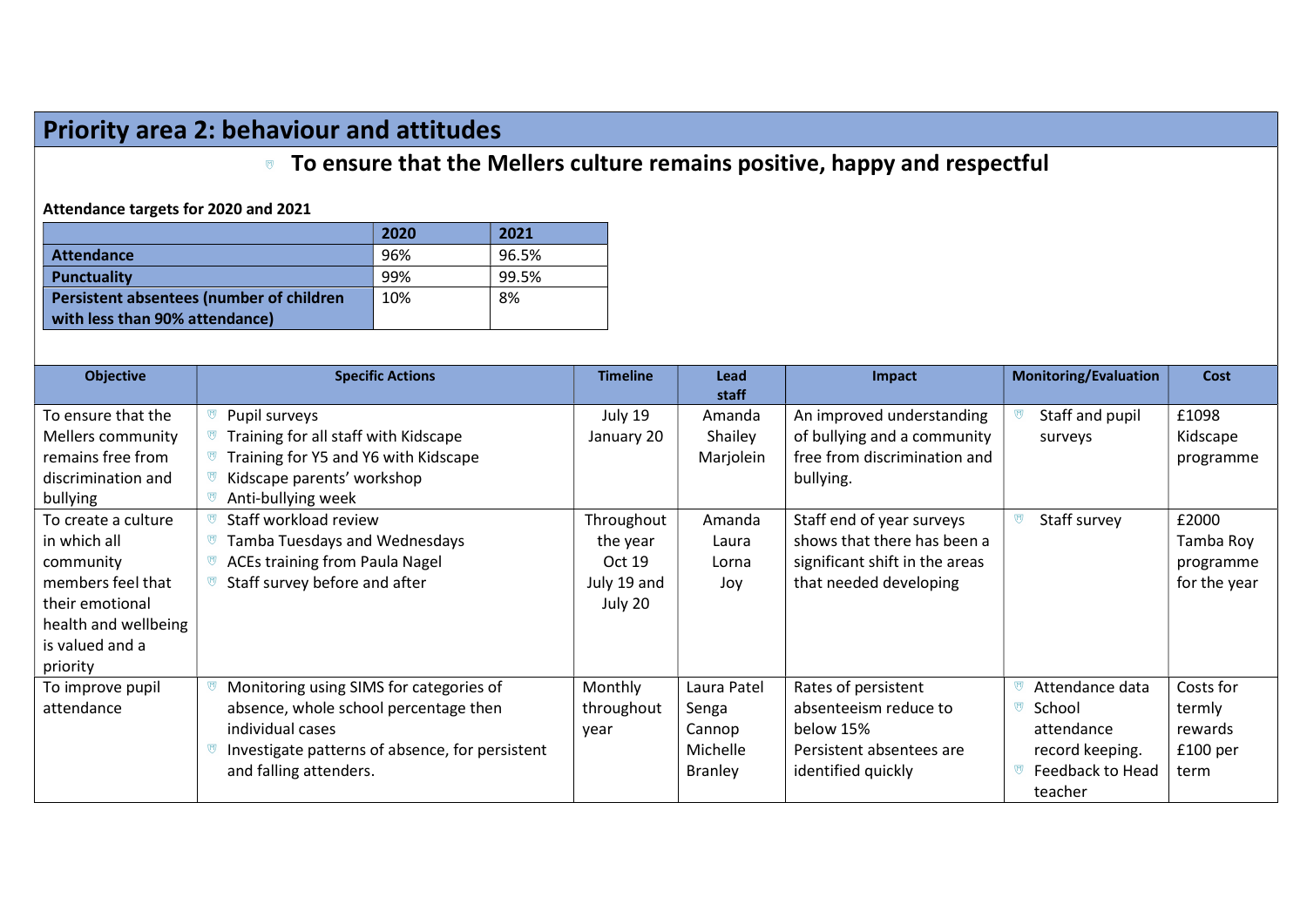| Inform parents of falling attendance and offer   |            | Paulette | and their attendance is       | <b>Termly Head</b> |
|--------------------------------------------------|------------|----------|-------------------------------|--------------------|
| support / possible consequences before it        |            | Gdaniec  | increased. The overall school | teacher report to  |
| becomes a greater concern.                       | As needed  |          | attendance percentage is      | Governors          |
| Parent meetings to be held with persistent       | from       |          | increased. The Education      | Governor           |
| absentees to implement and monitor support /     | monitoring |          | Welfare System is used use    | monitoring         |
| attendance                                       |            |          | effectively to address and    |                    |
| Referrals to and use of the Education Welfare    |            |          | prevent further absence.      |                    |
| Service for further support and legal advice.    | Weeks      |          | Good/ excellent attendance    |                    |
| Reward excellent attendance termly using         | beginning  |          | and punctuality are           |                    |
| treats, SIMS generated certificates, books, etc. | 16.12.19,  |          | recognised and celebrated.    |                    |
| for individuals and classes.                     | 30.3.20,   |          |                               |                    |
|                                                  | 13.7.20    |          |                               |                    |

## Priority area 3: personal development

### $\overline{\mathbb{V}}$  To ensure that every member of the Mellers community is aiming to be 'the best that they can be'

| <b>Objective</b>      | <b>Specific Actions</b>                        | <b>Timeline</b> | Lead      | Impact                       | <b>Monitoring/Evaluation</b> | Cost      |
|-----------------------|------------------------------------------------|-----------------|-----------|------------------------------|------------------------------|-----------|
|                       |                                                |                 | staff     |                              |                              |           |
| To ensure that        | ACEs training, Paula Nagel P2Be                | Oct 19          | Amanda    | School culture of emotion    | Feedback from                | Tamba Roy |
| Mellers has a culture | Staff survey                                   |                 | Marjolein | coaching established         | pupils, parents,             | as above  |
| in which resilience,  | Tamba Roy CPD                                  | Half termly     |           |                              | staff                        |           |
| independence and      | Follow up survey                               | throughout      |           |                              |                              |           |
| confidence flourish   |                                                | the year        |           |                              |                              |           |
| To underpin the       | Identify £15,000 from the PP budget to support | Sep 19          | Amanda    | All enrichment opportunities | Work scrutiny                | £15,000   |
| Mellers curriculum    | visits                                         |                 |           | support the curriculum       | w<br>Pupil                   |           |
| with meaningful       | Ensure that curriculum development work        | Oct 19          | Lorna D   |                              | conversations                |           |
| enrichment            | includes visits and opportunities for learning |                 | All staff |                              | Gov monitoring               |           |
| opportunities         | away from school that support the Trivium      |                 |           |                              |                              |           |
|                       | approach to learning                           |                 |           |                              |                              |           |
|                       | Establish a bank of approved visits to support | <b>Nov 19</b>   |           |                              |                              |           |
|                       | the curriculum                                 |                 |           |                              |                              |           |
| To embed the RSE      | RSE day in June                                | June 20         | Kiran D   | Statutory policy is          | Feedback from                | No cost   |
| policy into practice  |                                                |                 |           | embedded                     | parents                      |           |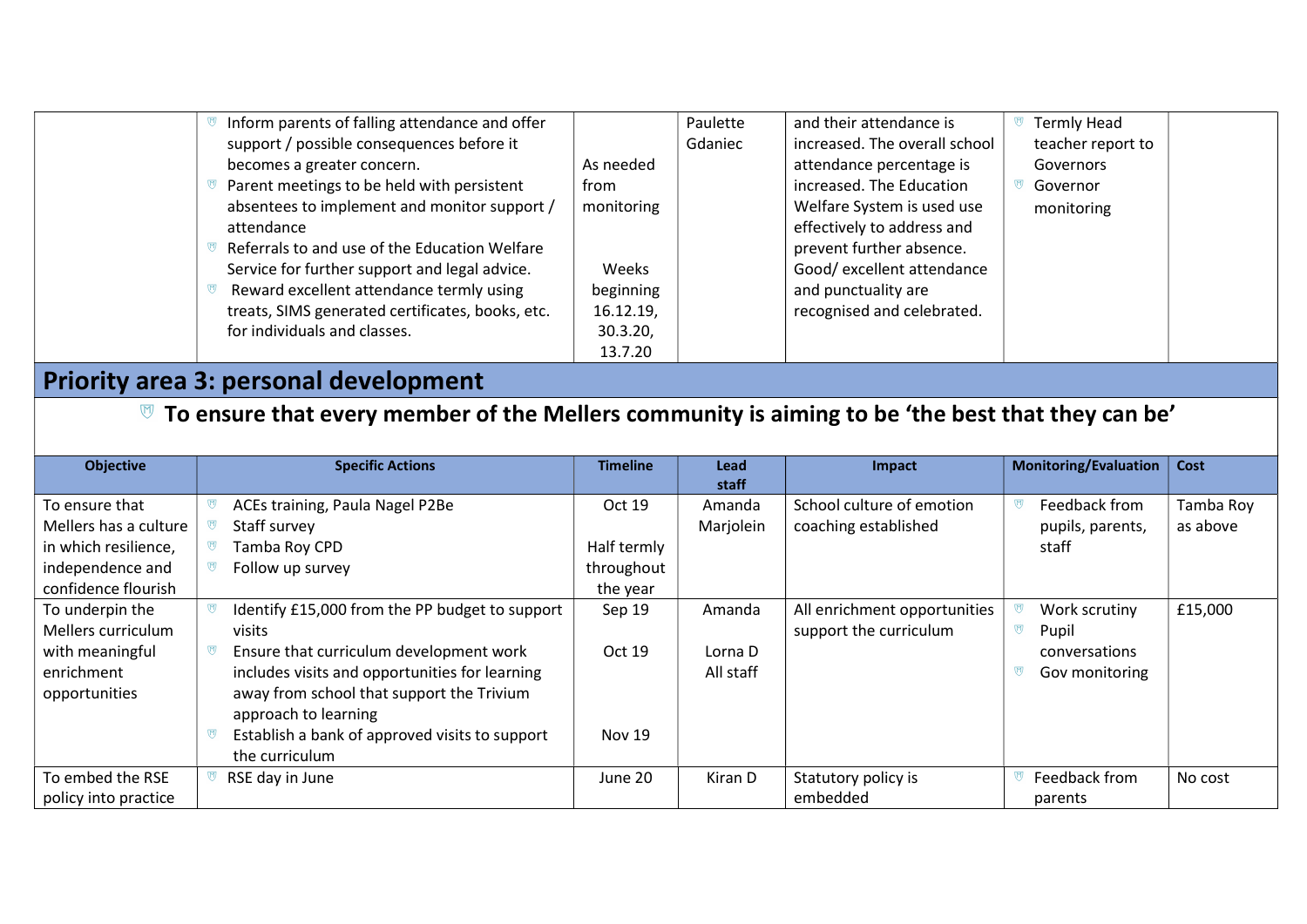|                                                          | Annual parents' workshop and information                                             | June 20             |             |                                               | Reports to govs                 |               |  |  |
|----------------------------------------------------------|--------------------------------------------------------------------------------------|---------------------|-------------|-----------------------------------------------|---------------------------------|---------------|--|--|
|                                                          | sessions                                                                             |                     |             |                                               |                                 |               |  |  |
|                                                          | ভ<br>Invite parents in to take part in RSE lessons                                   | July 20             |             |                                               |                                 |               |  |  |
|                                                          | Review RSE policy and approve final version                                          |                     |             |                                               |                                 |               |  |  |
| To establish a wider                                     | Half term sports club at Mellers                                                     | Oct, Feb,           | Nathan W    | More pupils, and                              | Reports from club               | £500          |  |  |
| range of after school                                    | Increase the number of clubs offered at Mellers:                                     | May                 | Joe N       | disadvantaged pupils, are                     | leaders                         |               |  |  |
| clubs                                                    | dance, art, boxing, coding, football, basketball,                                    |                     |             | taking up opportunities for                   | <sup>₩</sup> Monitor            |               |  |  |
|                                                          | multisports, athletics etc by encouraging more                                       |                     |             | after school clubs                            | participation                   |               |  |  |
|                                                          | staff to deliver clubs                                                               |                     |             |                                               | <sup>7</sup> Governors'         |               |  |  |
|                                                          | Ensure key disadvantaged pupils are                                                  |                     |             |                                               | reports                         |               |  |  |
|                                                          | participating in after school clubs<br>Invite former pupils in to deliver clubs<br>ভ |                     |             |                                               |                                 |               |  |  |
|                                                          |                                                                                      |                     |             |                                               |                                 |               |  |  |
|                                                          | Priority area 4: leadership and management                                           |                     |             |                                               |                                 |               |  |  |
| <sup>■</sup> To further develop leadership at all levels |                                                                                      |                     |             |                                               |                                 |               |  |  |
|                                                          |                                                                                      |                     |             |                                               |                                 |               |  |  |
|                                                          |                                                                                      |                     |             |                                               |                                 |               |  |  |
| <b>Objective</b>                                         | <b>Specific Actions</b>                                                              | <b>Timeline</b>     | Lead        | Impact                                        | <b>Monitoring/Evaluation</b>    | Cost          |  |  |
|                                                          |                                                                                      |                     | staff       |                                               |                                 |               |  |  |
| To further develop                                       | SLT team to attend strategy days<br>ভ                                                | Sept 19             | Lorna D,    | A culture of leadership at all                | Appraisal targets               | No cost (part |  |  |
| <b>Future Engage</b>                                     | Middle leaders to attend FED applied twilights<br>ভ                                  |                     | Laura, Joy, | levels is established, FED                    | Staff surveys<br>ভ              | of Transform  |  |  |
| Deliver with                                             | ভ<br>Lorna, Joy and Laura to train as FED champions                                  |                     | Amanda      | language and culture are                      |                                 | membership)   |  |  |
| <b>Transform TSA</b>                                     | and experts                                                                          |                     |             | embedded.                                     |                                 |               |  |  |
|                                                          | Transform FED coaching twilights: open<br>ভ                                          |                     |             |                                               |                                 |               |  |  |
|                                                          | invitation to attend                                                                 | Oct 19              |             |                                               |                                 |               |  |  |
|                                                          | Staff meeting time to further develop the FED<br>ভ                                   |                     |             |                                               |                                 |               |  |  |
|                                                          | principles                                                                           | 29.1.19             |             |                                               |                                 |               |  |  |
| To develop subject                                       | Tom Sherrington curriculum INSET<br>্ত                                               | Sept 20th           | Lorna D,    | Leaders have an                               | Lesson obs<br>W                 | <b>NST</b>    |  |  |
| leaders' knowledge                                       | Attendance at Transform and NST subject leader                                       | Termly              | Laura       | undestanding of their vision                  | Monitoring and                  | membership    |  |  |
| and skills so that                                       | networks                                                                             |                     |             | and impact. Subject leaders                   | work scrutiny                   |               |  |  |
| they are able to lead                                    | Coaching by senior leaders                                                           | Sessions            |             | feel confident and have led                   | Meetings with                   |               |  |  |
| their subject area                                       | ভ<br>Facilitated middle leader sessions in school                                    | twice every         |             | their subject areas within                    | teachers and TAs                |               |  |  |
| effectively                                              | using FED prinicples and leadership research<br>ভ<br>FED coaching twilight sessions  | half term<br>Oct 19 |             | the new curriculum,<br>monitoring effectively | Feedback from<br>middle leaders |               |  |  |

┱

┱

᠇

┑

- 6

⊤